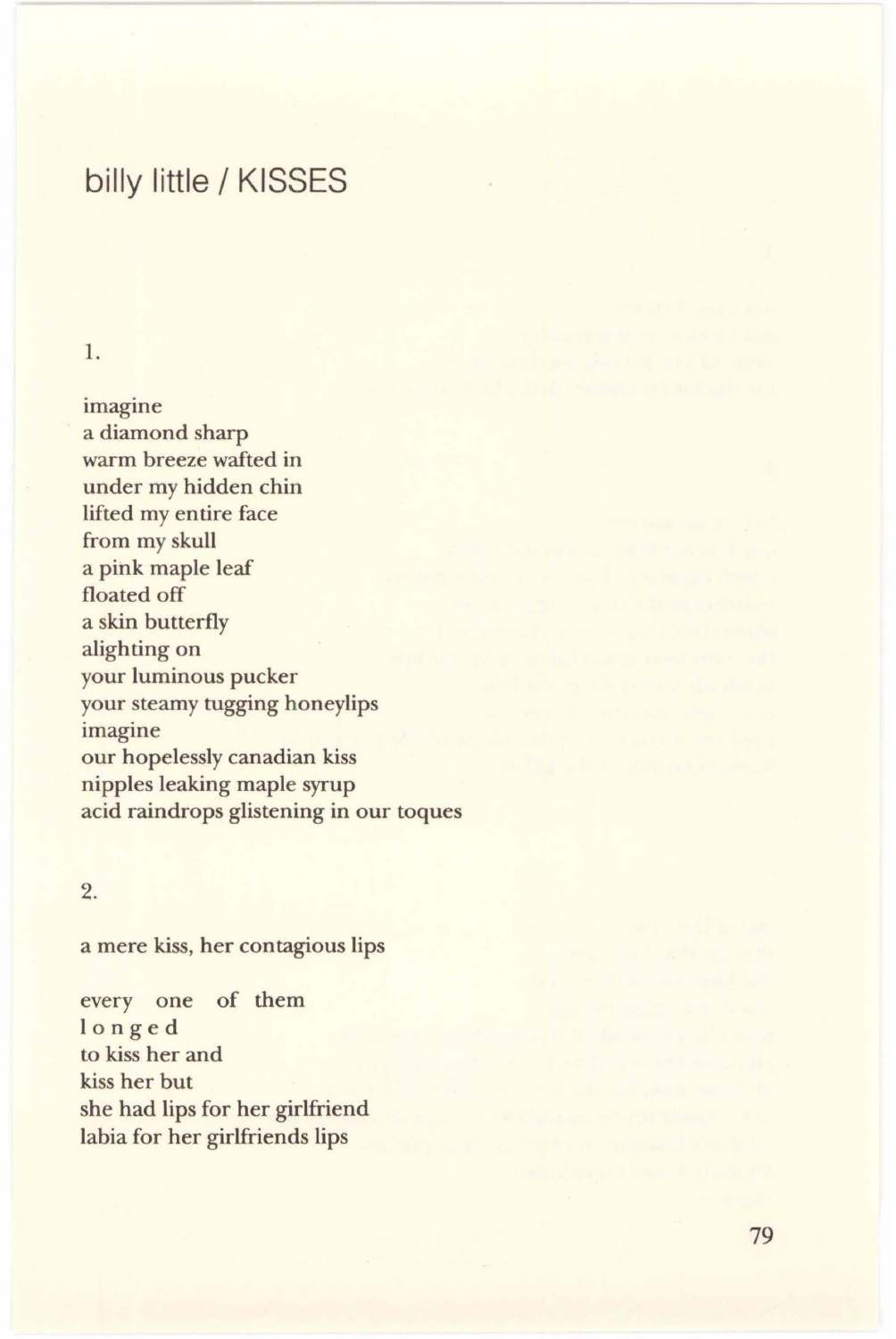3.

once our lips met our faces were inseparable some of our friends tried crowbars the doctor recommended a kisstorectomy

#### 4.

before we knew it our kiss got bigger than the house which explains why we were near naked waltzing in the steaming meadow when the flying saucer arrived and the extraterrestrials lifted us by our lips suddenly longer than our hair into their hovering spacecraft then forced us to perform unspeakable perfection in every corner of the galaxy

#### 5.

out of the blue the kiss that i wanted the kiss i never imagined was reinventing my lips now i had to send all those other kisses away all those kisses ordered from the catalogue all those kisses in the ferry lineup behind you those kisses on the mainland i was practicing up for all those kisses in storage on other planets all those kisses i remember vaguely

80